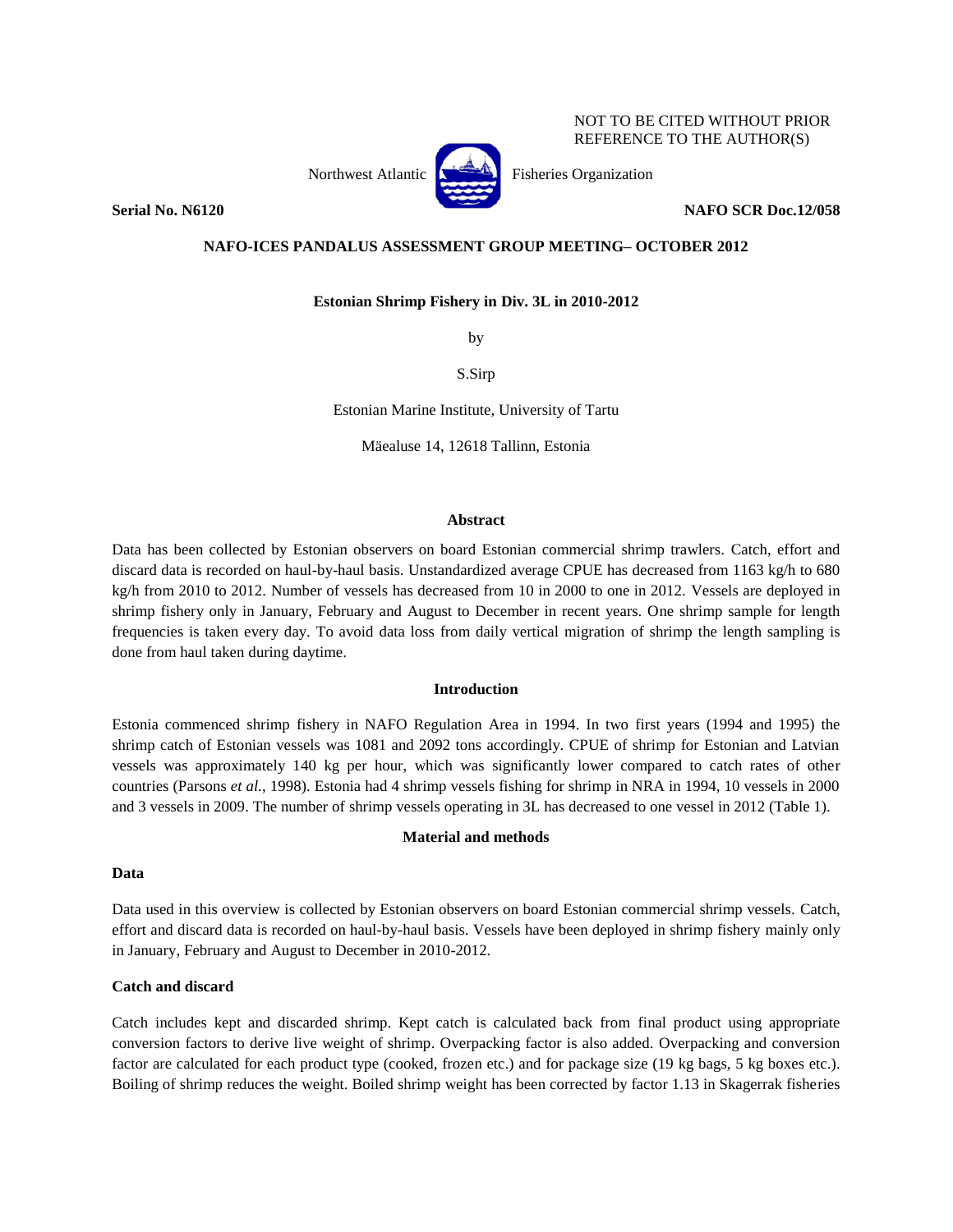(NIPAG, 2012). Discard weight is estimated by observers by eye and by previous knowledge by observing the production process in the factory on board.

# **Biological sampling**

One shrimp sample for length frequencies and maturity is taken every day. To avoid data loss from daily vertical migration of shrimp (Shumway *et al.*, 1985) the length sampling is done from haul taken during daytime. Each sample is a random sample from bunker and is around 1 kg. Shrimp is measured and combined to 0.5 mm pins by carapace length and maturity determined according to Rasmussen (1953) on board. Maturity is defined by five stages - males; transitionals; primiparous females; ovigerous females, and multiparous females. Shrimp numbers are boosted to total catch using accumulated sample weight.

#### **Results**

#### **Catch, effort and discard**

Decreased total catch has led to situation that vessels are deployed in fishery only in January, February and August to December depending on the available quotas. Effort has been fluctuating between 1500 to 2700 hours in 2006- 2010 and is about mean of the time series in 2011. Effort in 2012 is estimated to be less than average of time series. Number of vessels has decreased from 10 in 2000 to one in 2012 (Table 1).

Average discard of shrimp (by weight of total shrimp catch) in Estonian shrimp fishery in 2009 was 0.4%, in 2010 0.35% (Sirp, 2011) and in 2011 0.81% (Sirp, 2012). This consists mainly of shrimp that is fallen down during the processing of catch in the factory. Average combined overpacking and conversion factor for different products was 1.05. This factor is added to the product weight to calculate a live weight of shrimp.

Unstandardized average CPUE has decreased from 1163 kg/h to 680 kg/h from 2010 to 2012 (Table 1, 2; Fig. 1).

# **Biological sampling**

Length frequency consists of wide range of carapace lengths that suggests that several age-groups are targeted (Table 3; Fig. 2).

#### **References**

- Parsons, D. G., Colbourne, E. B., Lilly, G. R., Kulka, D. W. 1998. Northern Shrimp (*Pandalus borealis*) on Flemish Cap (NAFO Division 3M) – Oceanography, Fishery and Biology. J. Northw. Atl. Fish. Sci., Vol. 24: 1–26.
- NIPAG. 2012. NAFO/ICES Pandalus Assesment Group Meeting , 17-24 October 2012. NAFO SCS Doc. 12/23 Serial No. N6132
- Rasmussen, B. 1953. On the geographical variation in growth and sexual development of the Deep Sea Prawn (Pandalus borealis, Kr.) . Norweg. Fish. And Mar. invest. Rep., 10 (3):1-160.

Shumway, S.E., Perkins, H.C., Schick, D.F., Stickney, A.P., 1985. Synopsis of biological data on the pink shrimp, Pandalus borealis Krøyer, 1838. NOAA Technical Rapport NMFS30 FAO Fisheries Synopsis No. 144, 57 p.

Sirp, S. 2011. Estonian Research Report for 2010. NAFO SCS Doc. 11/13. Serial No. N5904. 16pp.

Sirp, S. 2012. Estonian Research Report for 2011. NAFO SCS Doc. 12/06. Serial No. N6019. 14pp.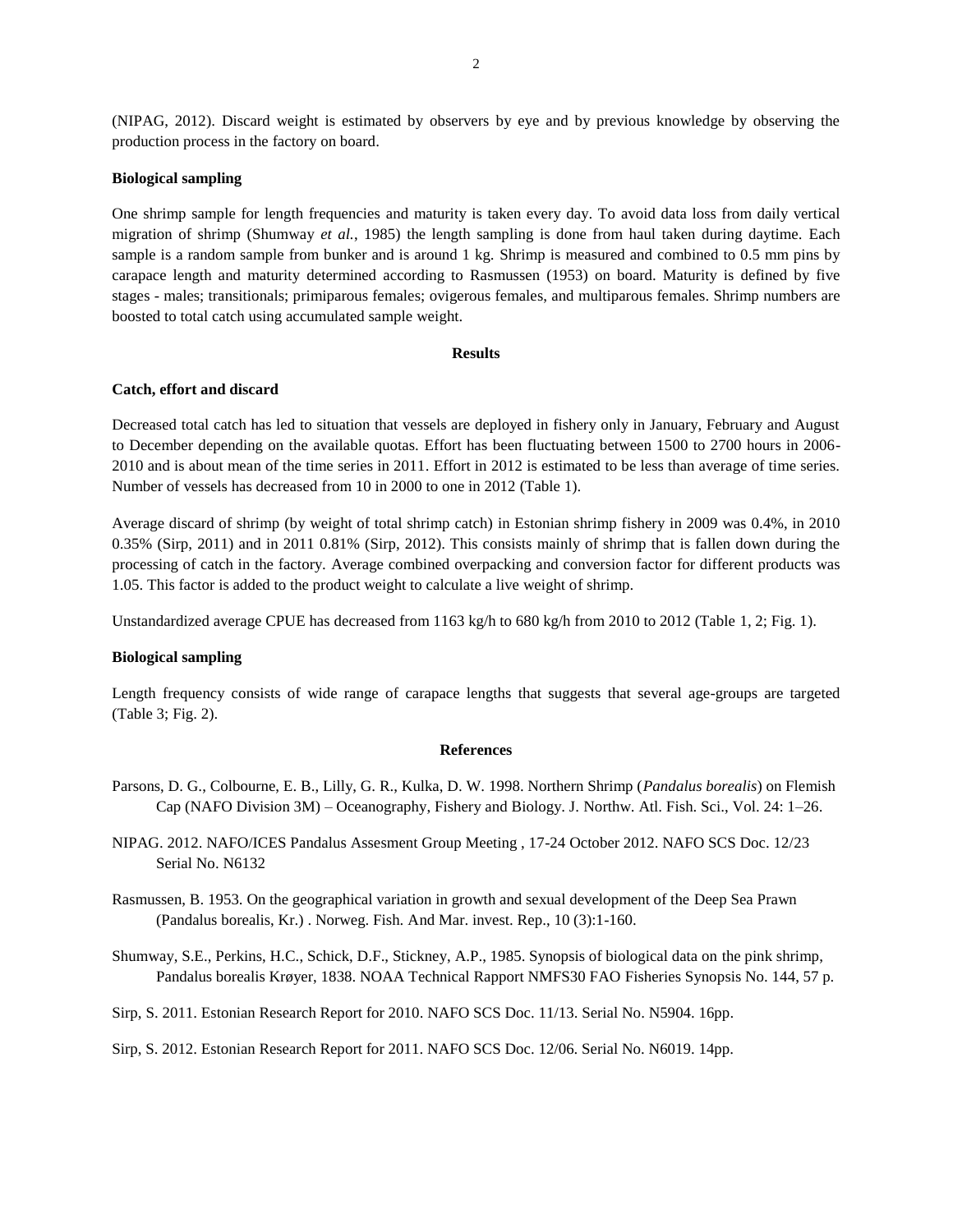|                   |      |      | 30 Sept |
|-------------------|------|------|---------|
|                   | 2010 | 2011 | 2012    |
| Average CPUE kg/h | 1163 | 738  | 680     |
| <b>Effort hrs</b> | 1882 | 2011 | 514     |
| Catch t           | 2002 | 1336 | 321     |
| Number of vessels |      | 2    |         |

Table 1. Average CPUE, effort, catch and number of vessels in Estonian shrimp fishery in 2010-2012.

Table 2. Shrimp CPUE (kg/h) of Estonian vessels in 3L in 2010-2012 by month and vessel.

| <b>CPUE</b> |              | Vessel |      |  |
|-------------|--------------|--------|------|--|
| Year        | Month        | в      | D    |  |
| 2010        | 8            |        | 1572 |  |
| 2010        | 9            |        | 1348 |  |
| 2010        | 10           |        | 1048 |  |
| 2010        | 11           |        | 954  |  |
| 2010        | 12           |        | 999  |  |
| 2011        | $\mathbf{1}$ |        | 947  |  |
| 2011        | 2            |        | 930  |  |
| 2011        | 10           | 531    |      |  |
| 2011        | 11           | 562    |      |  |
| 2011        | 12           | 513    |      |  |
| 2012        | 1            | 533    |      |  |
| 2012        | 9            | 783    |      |  |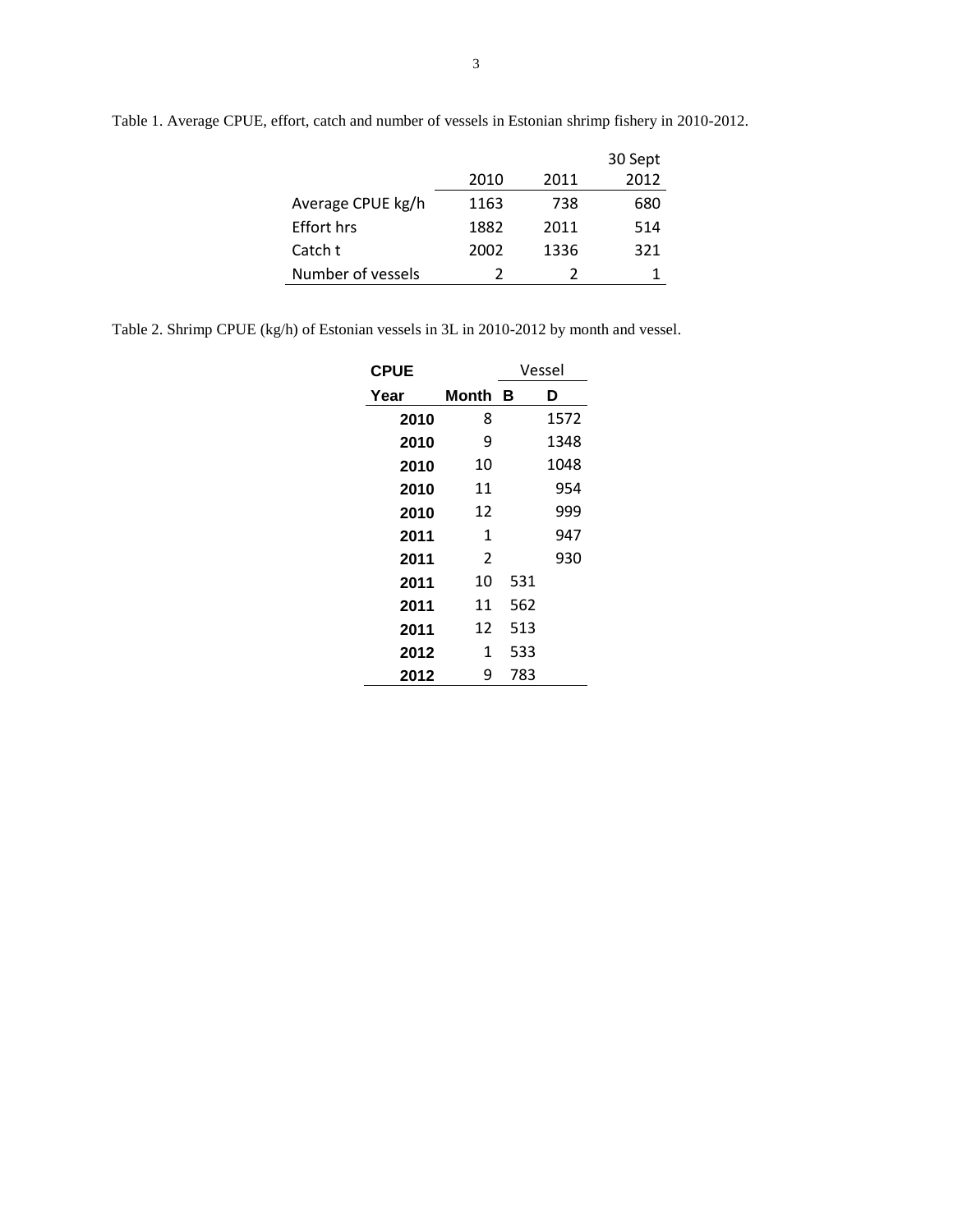| AREA                                                         | 3L      |          |         |         |              |         |
|--------------------------------------------------------------|---------|----------|---------|---------|--------------|---------|
| Year                                                         | 2010    |          | 2011    |         | 30 Sept 2012 |         |
| Total sample weight kg                                       |         | 83.4664  | 85.308  |         | 18.662       |         |
| Number of samples<br>Shrimp number boosted<br>to total catch | 78      |          | 73      |         | 18           |         |
| CL mm / Sex                                                  | Male    | Female   | Male    | Female  | Male         | Female  |
| 10.5                                                         | 0       | 0        | 62651   | 0       | 0            | 0       |
| 11                                                           | 0       | 0        | 125303  | 0       | 17204        | 0       |
| 11.5                                                         | 0       | 0        | 78314   | 0       | 0            | 0       |
| 12                                                           | 0       | 0        | 109640  | 0       | 0            | 0       |
| 12.5                                                         | 71949   | 0        | 46988   | 0       | 0            | 0       |
| 13                                                           | 359743  | 0        | 266268  | 0       | 86020        | 0       |
| 13.5                                                         | 311777  | 0        | 281931  | 0       | 137632       | 0       |
| 14                                                           | 407708  | 0        | 360245  | 0       | 258061       | 0       |
| 14.5                                                         | 479657  | 0        | 360245  | 15663   | 240857       | 0       |
| 15                                                           | 719485  | 0        | 563862  | 15663   | 223653       | 0       |
| 15.5                                                         | 647537  | 0        | 845792  | 15663   | 258061       | 0       |
| 16                                                           | 1247108 | 0        | 1018083 | 15663   | 103224       | 0       |
| 16.5                                                         | 1894645 | 0        | 1409654 | 15663   | 172041       | 0       |
| 17                                                           | 2278371 | 23983    | 3179553 | 31326   | 292469       | 0       |
| 17.5                                                         | 3429547 | 47966    | 4260288 | 46988   | 326877       | 0       |
| 18                                                           | 4149033 | 23983    | 5074754 | 46988   | 498917       | 0       |
| 18.5                                                         | 5204278 | 215846   | 5403674 | 109640  | 1049447      | 0       |
| 19                                                           | 6115626 | 527623   | 6688025 | 219280  | 929019       | 0       |
| 19.5                                                         | 7290786 | 647537   | 8082016 | 234942  | 1135467      | 51612   |
| 20                                                           | 8801705 | 983297   | 9115762 | 469885  | 1083855      | 137632  |
| 20.5                                                         | 8513911 | 1990576  | 8222981 | 1127723 | 1187080      | 206449  |
| 21                                                           | 8417980 | 2734045  | 9037448 | 3226541 | 1204284      | 344081  |
| 21.5                                                         | 7146889 | 3045822  | 8003702 | 5575965 | 1789221      | 430101  |
| 22                                                           | 6067661 | 4173016  | 6406094 | 8097679 | 2288139      | 550530  |
| 22.5                                                         | 4436827 | 5180295  | 5184394 | 6265129 | 2012874      | 1066651 |
| 23                                                           | 1702782 | 9737036  | 4244625 | 6938630 | 1651589      | 1634385 |
| 23.5                                                         | 311777  | 11152024 | 3680763 | 5388011 | 1462344      | 2167710 |
| 24                                                           | 167880  | 12447098 | 2819308 | 5528976 | 1032243      | 2580608 |
| 24.5                                                         | 47966   | 13118618 | 2318098 | 5231382 | 911815       | 2855872 |
| 25                                                           | 0       | 15349023 | 1300014 | 7455503 | 688162       | 2735444 |
| 25.5                                                         | 0       | 15444954 | 485547  | 6750676 | 412897       | 2597812 |
| 26                                                           | 0       | 16764011 | 156628  | 7659120 | 103224       | 2167710 |
| 26.5                                                         | 0       | 15612834 | 0       | 6296454 | 0            | 1393528 |
| 27                                                           | 0       | 15708766 | 0       | 6500071 | 0            | 1049447 |

Table 3. Shrimp length frequency boosted to total catch. Estonian shrimp fishery in 3L in 2010-2012.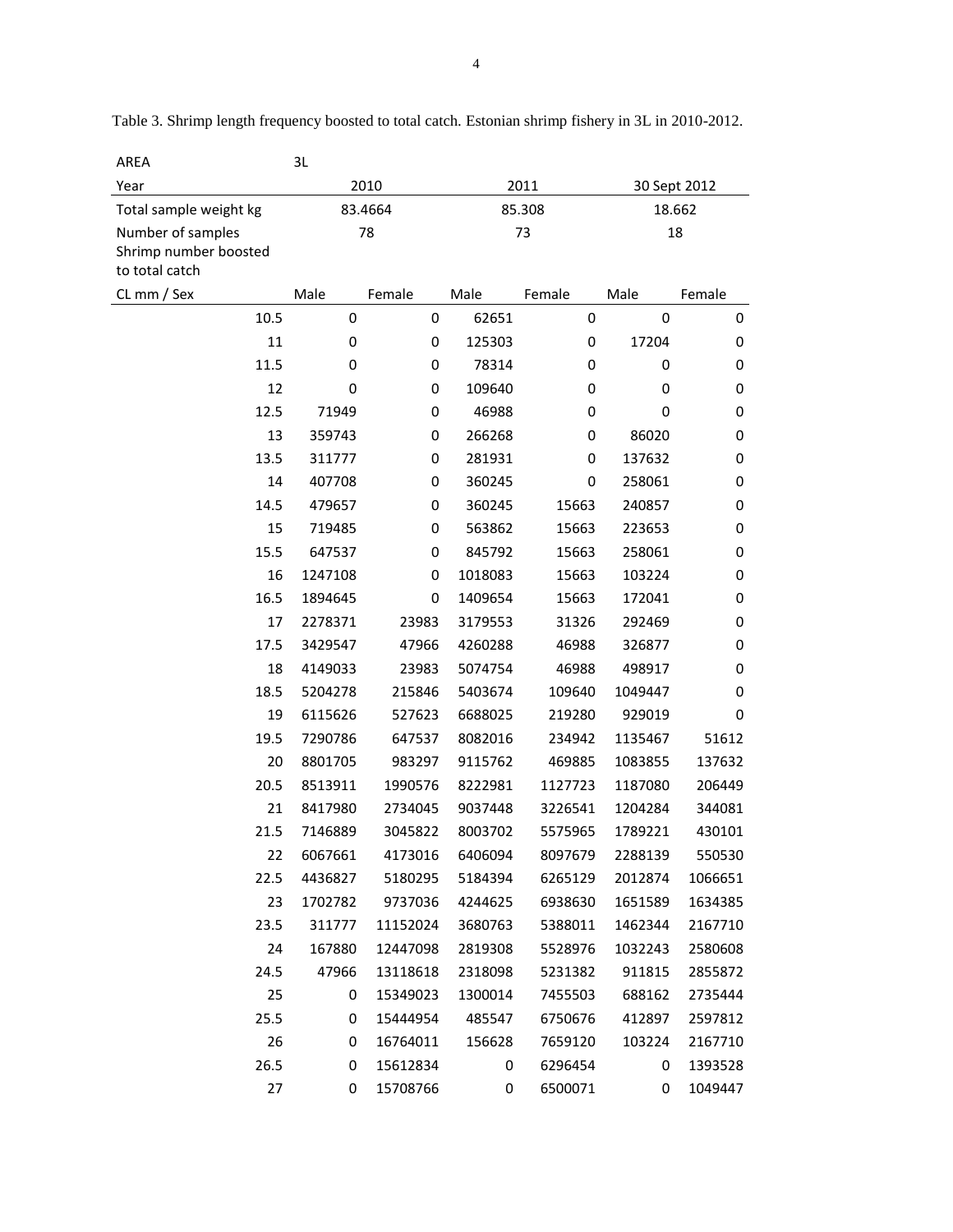|       | 27.5 | 0        | 14005983  | $\Omega$ | 4996440   | 0        | 722570      |  |
|-------|------|----------|-----------|----------|-----------|----------|-------------|--|
|       | 28   | 0        | 12926755  | 0        | 4667521   | 0        | 705366      |  |
|       | 28.5 | 0        | 11487784  | 0        | 3680763   | 0        | 481713      |  |
|       | 29   | 0        | 11008127  | 0        | 2521714   | 0        | 240857      |  |
|       | 29.5 | 0        | 7194854   | 0        | 1942190   | 0        | 275265      |  |
|       | 30   | 0        | 7146889   | 0        | 1440980   | 0        | 154836      |  |
|       | 30.5 | 0        | 4460810   | 0        | 971095    | 0        | 103224      |  |
|       | 31   | 0        | 3429547   | 0        | 767478    | 0        | 86020       |  |
|       | 31.5 | 0        | 2518199   | 0        | 422896    | 0        | $\mathbf 0$ |  |
|       | 32   | 0        | 1654817   | 0        | 140965    | 0        | 17204       |  |
|       | 32.5 | 0        | 935331    | 0        | 109640    | 0        | 17204       |  |
|       | 33   | 0        | 767451    | 0        | 109640    | 0        | 17204       |  |
|       | 33.5 | 0        | 359743    | 0        | 31326     | 0        | 0           |  |
|       | 34   | 0        | 143897    | 0        | 46988     | 0        | 0           |  |
|       | 34.5 | 0        | 71949     | 0        | 31326     | 0        | 0           |  |
|       | 35   | 0        | 23983     | 0        | 15663     | 0        | 0           |  |
|       | 35.5 | 0        | 0         | 0        | 0         | 0        | 0           |  |
| Total |      | 80222627 | 223064471 | 99192650 | 105175848 | 21556676 | 24791038    |  |
|       |      |          |           |          |           |          |             |  |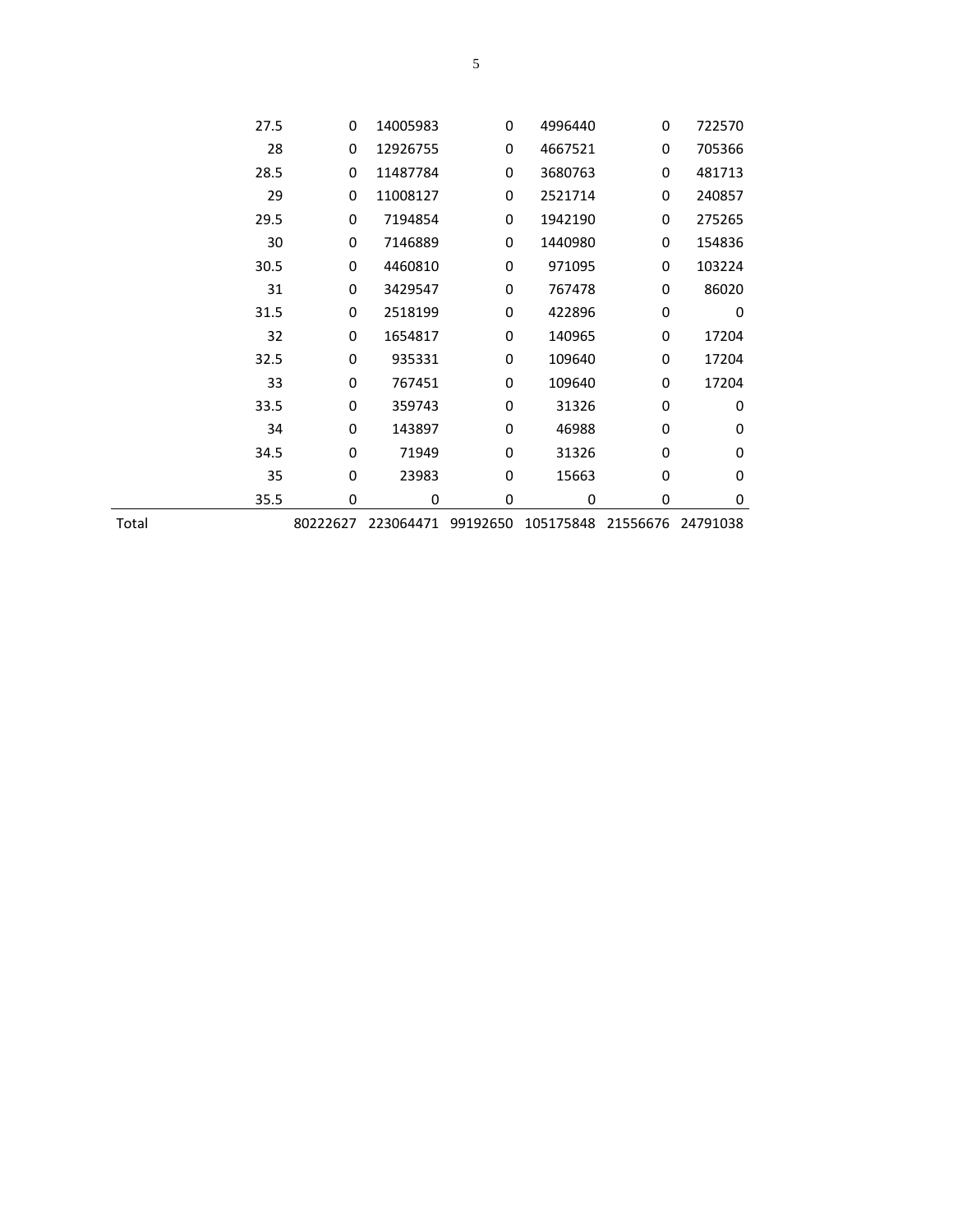

Fig 1. Shrimp unstandardized average CPUE of Estonian vessels in 3L in 2010-2012.